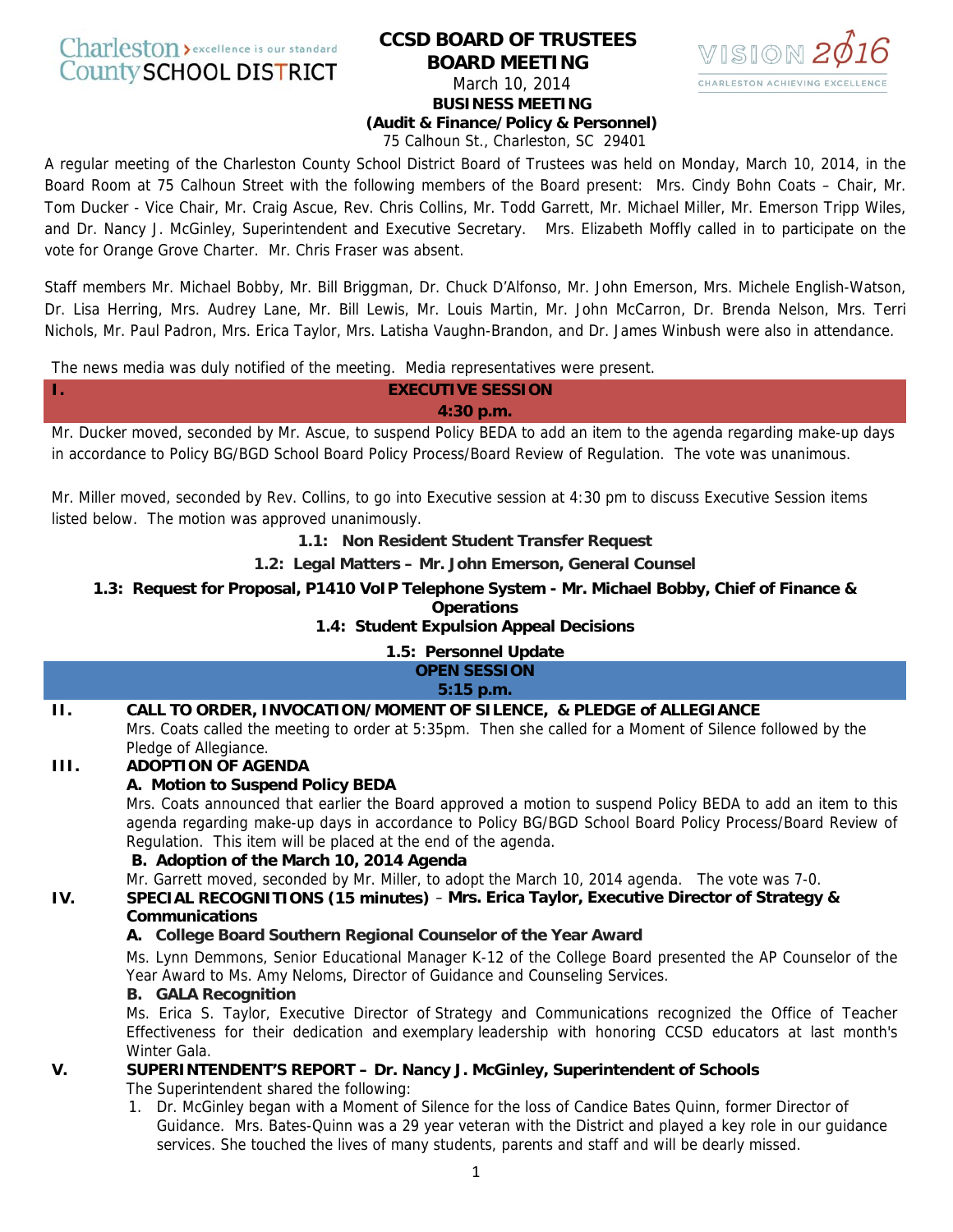- 2. Wando Boys Basketball Team was congratulated for winning the state championship title this past weekend. They finished the season 25-4. This is the first basketball championship for the Warriors. She congratulated all the players, their families as well as Principal Beckham and Coach Eaton.
- 3. The Innovation Zone Community held its Spelling Bee at Chicora ES. Hundreds of parents and students attended. The superintendent congratulated Levi Rivers of NCES for being the elementary winner and Rodney Teasley of Military Magnet Academy for being the middle school winner.
- 4. Office of Teacher Effectiveness and the volunteers were thanked for the hard work to make the Teacher Gala an elegant event.

# **VI. VISITORS, PUBLIC COMMUNICATIONS**

- 1. Mr. Charles Atkins III, a Sanders Clyde ES teacher, thanked Dr. McGinley, the Board, and the gala planners for recognizing teachers at the recent Teacher Gala. His students performed at the gala.
- 2. Ms. Jeehan Dinwiddie and Ms. Alyssa Lohrman, a first year teachers at Memminger, thanked the Office of Teacher effectiveness for their support.
- 3. Ms. Nakita Manigault, a first year teacher at Charleston Progressive, commended the Office of Teacher Effectiveness staff for their support.
- 4. Ms. Wanda Sheats, principal at Charleston Progressive, addressed the Board about maintaining support for Induction Teachers. She said having Mr. Caldwell with the Office of Teacher Evaluation was supportive. She requested the support continue.
- 5. Mr. John Clendaniel thanked the board for approving the charter extension earlier. He asked the Board to approve the recommendation to allow Orange Grove to use the vacant Oakland ES facility.
- 6. Ms. Jane Fralix, an Orange Grove teacher, addressed the Board in support of the recommendation to allow Orange Grove Charter to use Oakland as a temporary facility.
- 7. Mr. Charles Maxwell addressed the Board in support of the recommendation to allow Orange Grove Charter to use the Oakland as a temporary facility.
- 8. Ms. Tanya Ancrum addressed the Board in support of the recommendation to allow Orange Grove Charter to use the Oakland facility.
- 9. Barry Cohn addressed the Board in support of the recommendation to allow Orange Grove Charter to use the Oakland facility.
- 10. Mr. Mohammed Idris asked the Board to consider closing the gap that exists between the rich and the poor. He urged the Board to introduce appropriate teaching that would allow students to become gainfully employed.

# **VII. APPROVAL OF MINUTES/EXECUTIVE SESSION AGENDA ITEMS**

**7.1:** Mr. Ascue moved, seconded by Mr. Miller, to approve the open session minutes of February 24, 2014. The vote was 7-0.

# **7.2: Executive Session Action Items of March 10, 2014**

The Board acted on the executive session action items of March 10, 2014 shown below.

#### **1.1: Non Resident Student Transfer Request**

Mr. Ascue moved, seconded by Rev. Collins, to approve a non-resident student transfer request. The vote was 7-0.

#### **1.2: Legal Matters – Mr. John Emerson, General Counsel**  No act ion was taken.

# **1.3: Request for Proposal, P1410 VoIP Telephone System - Mr. Michael Bobby, Chief of Finance & Operations**

Mr. Ascue moved, seconded by Mr. Garrett, to approve the Request for Proposal for VoIP Telephone System. The cost is \$148,650. The funding sources are Fixed Cost of Ownership. The vote was 7-0.

# **1.4: Student Expulsion Appeal Decisions (2)**

The Board voted on two student expulsion decisions. The vote is shown below:

**A.** Rev. Collins moved, seconded by Mr. Ascue, to approve the recommendation of the Board Committee that heard the appeal on January  $24<sup>th</sup>$  2014. The motion follows: To overturn the District 4 Expulsion decision and allow the student to remain in MUSC's STAR Program, upon successful completion of the program. Then the student would transition back to Daniel Jenkins Academy for the remainder of the 2013-14 SY with the appropriate paperwork. The vote was 7-0.

**B.** Rev. Collins moved, seconded by Mr. Ascue, to amend the recommendation from the Board committee that heard the appeal of 2/18/14. Option 2 of the recommendation received from staff was selected. The student would be placed on the Daniel Jenkins Learning Center roster. However student will attend the Summit Program for the 2013-14 SY. The vote was 7-0.

At 6:21pm Mr. Ascue moved, seconded by Mr. Miller, to have a 5 minute recess. The board approved the motion by consensus. The Board reconvened at 6:26pm.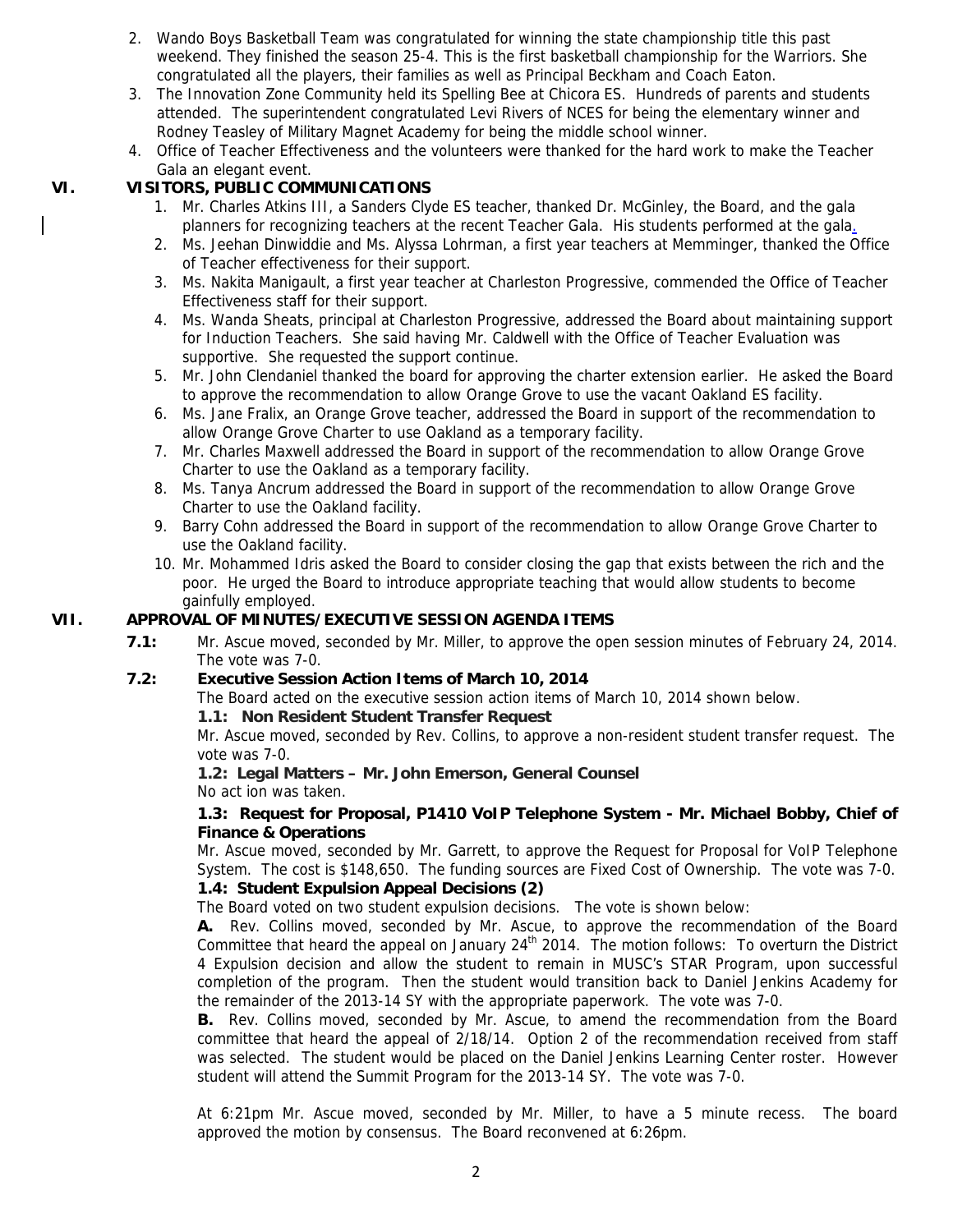## **1.5: Personnel Update**

The Board received a personnel update. However, no action was taken.

#### **7.3: Financial Minutes of February 24, 2014**

Mr. Miller moved, seconded by Mr. Garrett, to approve the financial minutes of February 24, 2014. The vote was 7-0.

#### **VIII. CAE UPDATE**

The Board did not receive a Charleston Achieving Excellence update.

#### **IX. MANAGEMENT REPORT(S)**

The Board did not receive a Management Report.

## **X. COMMITTEE REPORT(S)**

#### **10.1: Audit & Finance Committee**

## **A. Audit & Finance Committee Update**

The Committee will provide information and receive input from Board members on the following: -Items that are currently before the committee that have not been brought forward to the Board; -Future topics the committee plans to bring forward; and -What is needed to move the item forward?

## **B. Extend Durham Contract**

Mr. Garrett moved, seconded by Rev. Collins, to approve the recommendation to extend the Durham Contract for one additional year to allow additional time for legal research on how to resolve union contract issues that will be incumbent on any transportation provider new to CCSD. The vote was 4-3 (Ascue, Coats and Ducker opposed).

Mr. Garrett said since there isn't enough time to get the Request for Proposals out, the request to extend would ensure continuation of services.

Mr. Miller asked how many years the contract was for. Mr. Bobby said it was for five with the opportunity to extend up to nine years.

Mrs. Coats asked about increases for the 2013-14 SY due to collective bargaining and if there was a 2.8% on top of the 5% increase. Mr. Bobby confirmed.

Mr. Ascue asked who completes the survey. Mr. Bobby said it was done through Studer and it's all school-based. He also said Durham made positive strides.

#### **C. E-Rate Funding Year 2014 Resolution**

Mr. Garrett moved, seconded by Rev. Collins, to approve the resolution to enable applications for funding per governing regulations. The vote was 7-0.

Rev. Collins said CCSD pays ½ of the amount. Then he asked who paid the other half. Mr. Bobby said the district does a reimbursement annually and CCSD pays 30 cents on a dollar. The rest is covered by the Federal Government and other entities.

#### **D. Jones Ford Agreement for Lease of Charlestowne Academy**

Mr. Garrett moved, seconded by Mr. Miller, to approve a facilities use agreement to lease Charlestowne Academy, Bethune Campus to Jones Ford for one year for 1) parking of vehicles, 2) interior administrative storage, 3) construction material lay down, and 4) security office. The lease amount is \$5,000 per month for the site and \$1,120 per month for the office building.

Rev. Collins offered a friendly amendment that the lease money goes to underperforming elementary schools in District 4. Mr. Garrett accepted the amendment. The vote was 7-0.

Mr. Bobby cautioned the Board about the long term impact of setting a dangerous precedence by earmarking funds for a specific location when the money may be needed across the district. Mrs. Coats asked specific questions about the lease. Mr. Bobby said the term was 18 months. He urged the Board to consider long term consequences of those type actions. Mr. Garrett said he didn't want to set precedence. However,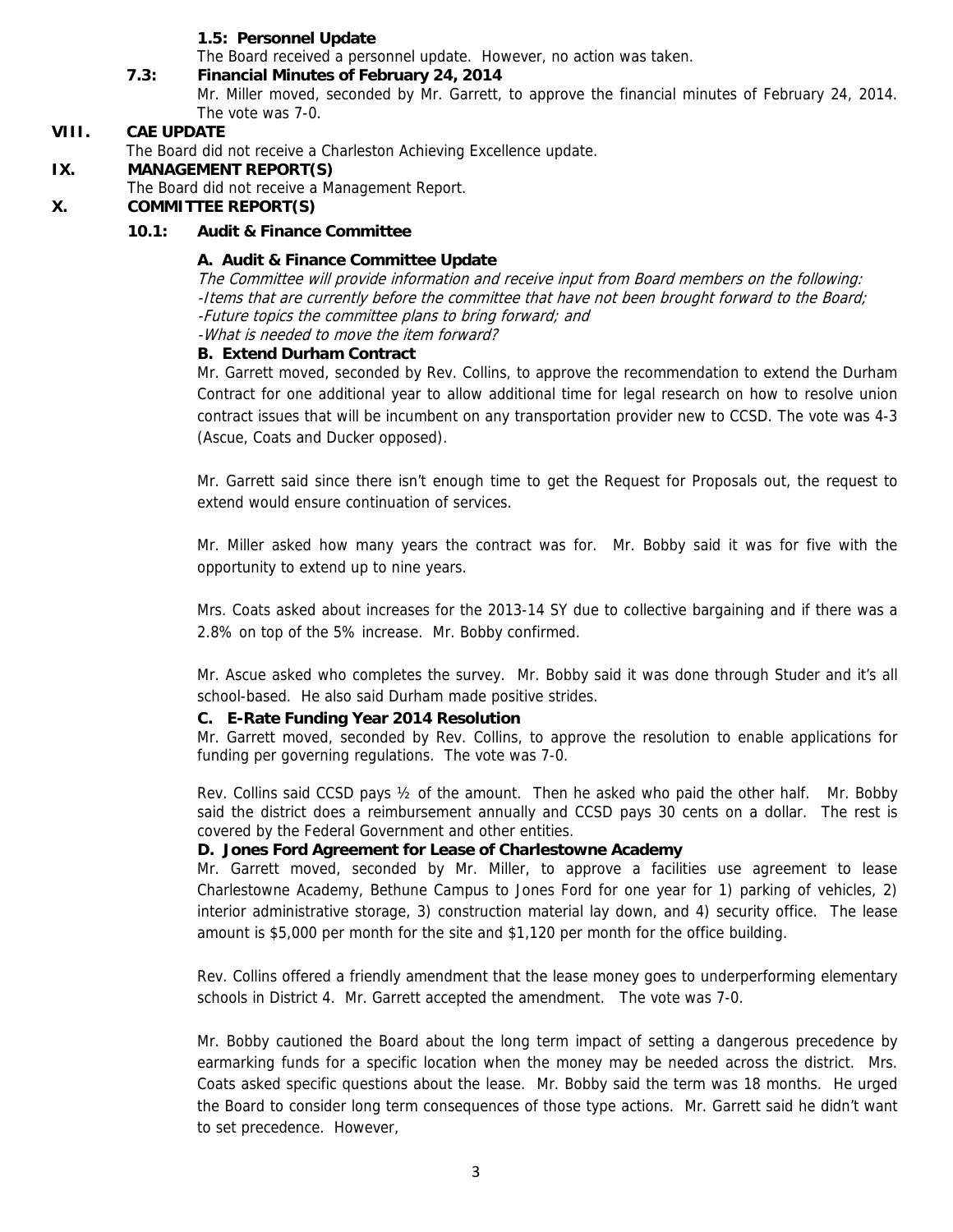Mr. Garrett said it was a fair amount for the use of the property that was appraised at \$1.6 million. The lease is until June 2015 and they will restore property when they are done. Mr. Bobby said the property is already under consideration for other use. It was determined years ago that it would be used as asset to bring other assets to the district such as land for a future school site.

Rev. Collins asked if the property would be used to sell vehicles. Mr. Bobby said it would only be used for storage and moving vehicles on the property. Mr. Wilcher said the property would not be used for sale purposes. Mr. Bobby said the revenue generated is a plus and it doesn't require any other work by the district. Rev. Collins asked if they will use the main building. Mr. Bobby said they are using a small portion in the main building. Rev. Collins asked the value of using the building and if it was considered. Mr. Bobby confirmed Mr. Garrett's earlier comment that the rate they are paying is reasonable. Rev. Collins asked if the lease amount collected could go to underperforming schools in North Charleston.

#### **E. Murray-LaSaine Elementary School – Design-Build Team Procurement**

Mr. Garrett moved, seconded by Mr. Ascue, to approve the recommendation authorizing staff to enter into a contact with Murray LaSaine ES School Montessori Conversion for a not to exceed amount of \$7,300,000.00 The funding source is the one cent sales tax revenues. The vote was 7-0.

Mr. Ascue asked if all of the local contractors were tested. Mr. Lewis said they were.

# **F. Nutrition Services Partnering with National IPA in a Potential Revenue Generating Agreement**

Mr. Garrett moved, seconded by Rev. Collins, to approve the recommendation for CCSD Nutrition Services to move forward with partnering with National Intergovernmental Purchasing Alliance (IPA), at no cost to the district. The vote was 7-0.

Mr. Garrett said the partnership with the National IPA would save the district \$104,000 annually. Mr. Walter Campbell said purchasing power in SC will soon diminish. That's why he wants to join with IPA. CCSD would lead the effort and others could join in for better pricing.

Mr. Ascue asked the district's purchasing power. Mr. Campbell said this coming school year the purchasing distributors in South Carolina will combine so the purchasing power in SC will diminish. In partnering with IPA, there is not a lead company at this time. Therefore, he would like CCSD to be a lead agency. The RFP is written to allow district, state and national, to join and get better prices from manufacturers. Mr. Ascue asked about the effort to get other districts involved and if the effort would cut out local vendors. Mr. Campbell said it wouldn't cut out local vendors. However, IPA would make 2% on the back end from the distributors and manufacturers, not the district. He said there is \$400,000 in DOD funds and that would increase to \$900,000.

Mr. Ducker asked if the purchasing power would be reduced. Mr. Campbell said bread, rice and pasta would be from local vendors. Mr. Ducker asked if there were any risks associated with the partnership and what would happen if it failed. Mr. Campbell said thirty day notice is needed to end the contract.

Mrs. Coats asked if additional staff would be needed since additional paperwork would be generated because of the district's lead role. Mr. Campbell said none and there is no minimum purchase to maintain the no fee cost.

#### **G. Spring 2014 Bond Anticipation Note Sale**

Mr. Garrett moved, seconded by Rev. Collins, to approve the recommendation to adopt the Resolution approving the Spring 2014 Bond Anticipation Notes in the amount of not exceeding \$36,000,000 Series 2014A and not exceeding \$62,000,000 Series 2014B to fund the following:

1. Approximately \$12,380,000 for the June 1st installment payment for alternative financing based on long-term debt structure and commitments (Series 2014A).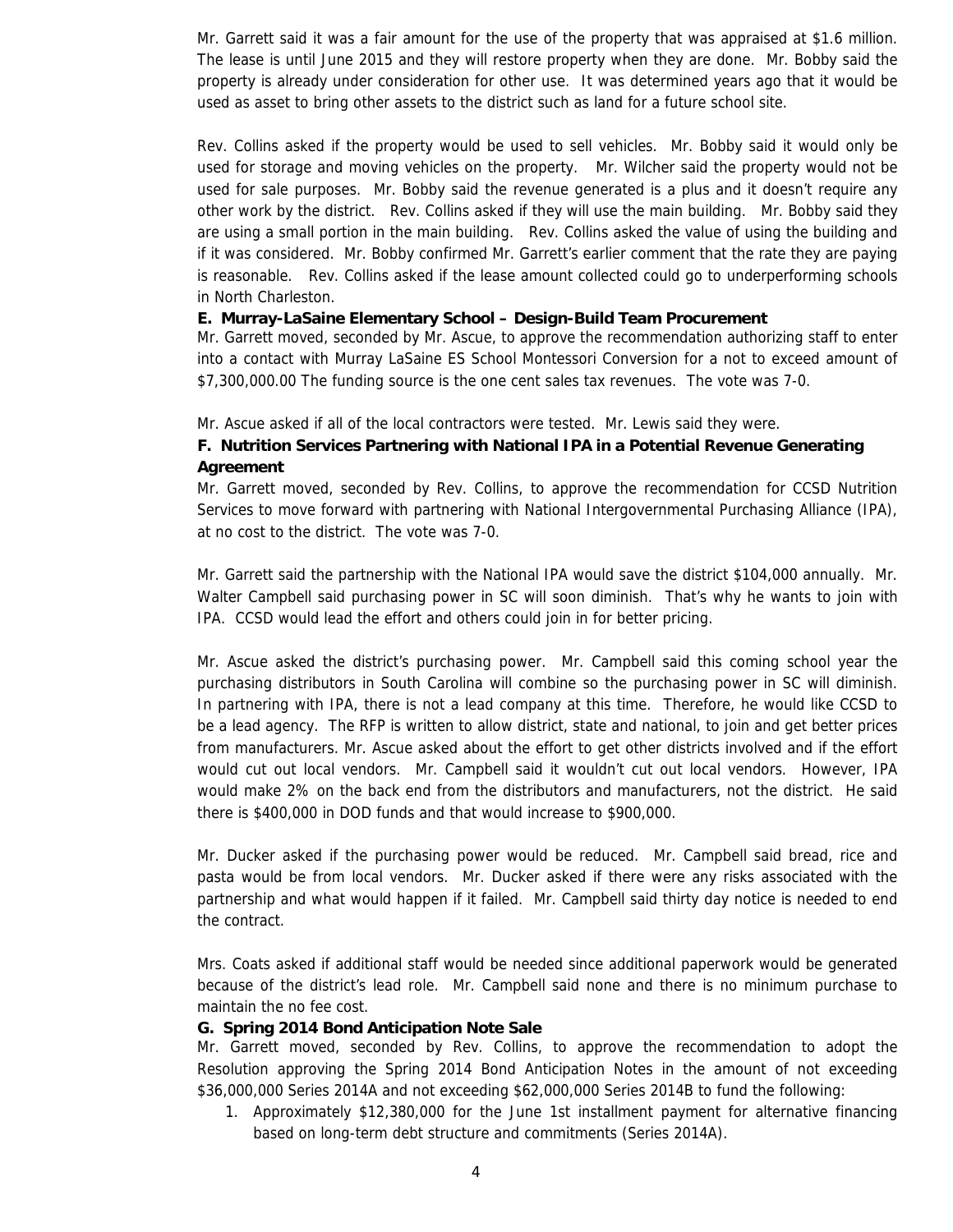- 2. Approximately \$23,000,000 to support the Fixed Cost of Ownership Capital Program for FY2015 (Series 2014A).
- 3. Approximately \$60,000,000 to pay off spring 2013 Bond Anticipation Note for the Sales Tax Program and fund additional Sales Tax projects (Series 2014B).

The issuance will use the level of millage currently assessed for FY2014 which totals 26 mills. The vote was 7-0.

Mrs. Coats said she reviewed the 2012 and 2013 BAN and asked why it is going up. She specifically asked why FCO went up. Mr. Bobby said \$5 million was ordered in the fall for FCO because they are able to generate the revenue funds for the same amount of millage. They capitalized the amount of money to be used for capital needs under FCO. He said there is a plethora of needs the district, security, technology, furniture, fixture and equipment, safety that the district doesn't even come near with funding of \$23 million. No millage increase generates the amount of money needed and it's paid off with short-term borrowings. This time the money is increase as demanded by the cash flow. He said it also helps solve the 8% cash flow concern. About the \$62 million, Mr. Bobby said this is the sales tax installment. The first \$12 million is the June  $1<sup>st</sup>$  installment payment for the 2005-09 building program. There are three parts—Sales Tax, FCO, and Alternative Financing. This is standardized operating procedures and it has been done this way the past three years during the spring.

Mrs. Coats asked about short-term lending and if the district has paid any of it back. Mr. Bobby said it is a rolling amount. The district is paying back \$25 and keeping \$35 and not adding the \$62 million.

## **H. Funding for Fixed Cost of Ownership Needs for Fiscal Year 2015**

Mr. Garrett moved, seconded by Mr. Miller, to approve the Fixed Cost of Ownership Program for fiscal year 2015 recommendation for needs identified in each area of the FCO program for fiscal year 2015 in the amount of \$23,000,000 for needs identified in each area of the Fixed Cost of Ownership Program, which includes needs identified in fiscal year 2014 that were not initially included in funding for FY 2014, needs to be identified for fy2015, and additional projects. All needs will be prioritized and a detailed prioritized list will be sent to the Board for approval with the Fiscal Year 2015 District Budget. The vote was 7-0.

#### **I. Comprehensive Induction System**

Mr. Ducker moved, seconded by Rev. Collins, to approve only **2** additional Teacher Effectiveness Specialists to provide ongoing coaching and observation, professional learning opportunities, and models of teacher effectiveness for first-year educators for one year only. The cost is not to exceed \$140,000. The funding source is General Operating Funds. The vote was 7-0.

Mr. Garrett said he voted against the motion in the Audit & Finance Committee. Mrs. Anita Huggins spoke of the importance of supporting new teachers and principals. The rate for teacher retention was less than districts that had an induction model to support new teachers. The data has been tracked on new teachers that received support from the Office of Teacher Effectiveness.

Mrs. Huggins said there are only two employees on staff to support 250 new teachers. The proposal has been revised to add two teachers next year, instead of eight. The total amount should be a little over \$100,000 for next year. Rev. Collins and Mr. Ducker requested the results be provided beforehand next year.

Mrs. Coats said the request was for 10 Teacher Effectiveness Specialists and inquired about the training cost. Mrs. Huggins said her office would cover the training cost in house. Mrs. Huggins said next year she would possibly ask for two more specialists. Mr. Garrett suggested the additional assistance come from Mr. Briggmans' office.

Mrs. Coats asked the role of the four specialists would provide support to new teachers and the feedback has been good. However, the data should show increased performance for new teachers. Mr. Briggman responded to questions about the annual turnover rate for teachers.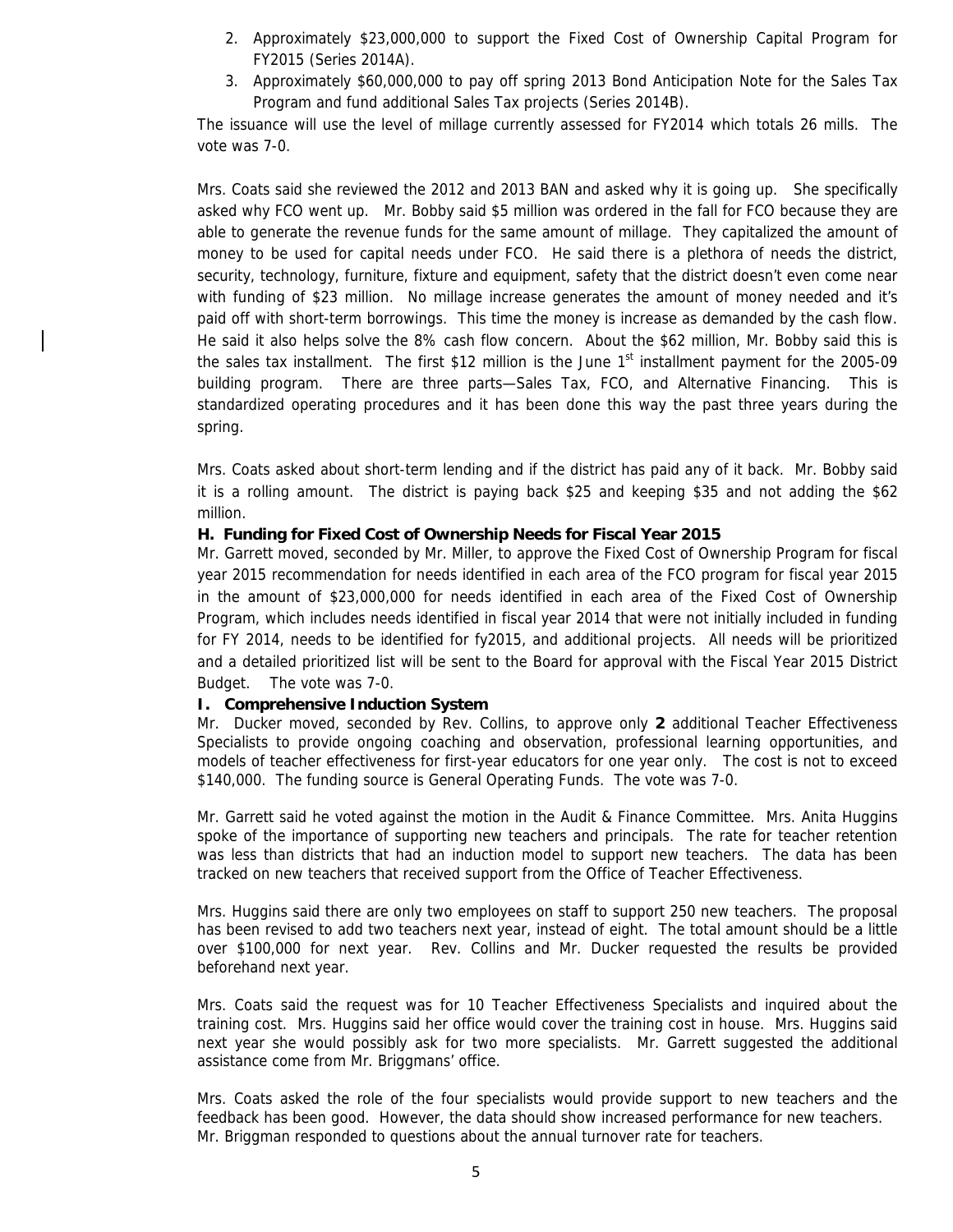Mrs. Coats asked for data on second year teachers. Mrs. Huggins said funds from the state only allow them to support teachers during their first year. However, they would like to maintain a continuity of support for these teachers beyond year one and see student achievement improve.

Mr. Miller suggested as the team of four specialists proceed, they should take an in depth look at first year teachers going into struggling schools and seeing what supports are provided to them. Then determining the formula to help deliver a better educational product to students at at-risk schools.

**J. Orange Grove Charter School- Middle School Facility**

Mrs. Moffly called in to participate in the discussion and vote on this item at 7:09pm.

Mr. Garrett moved, seconded by Mrs. Moffly, to approve the recommendation to allow Orange Grove ES to use the old Oakland ES facility, after St. Andrews vacates it in January 2015, as a temporary swing space.  $-$ The facility is presented "as is" and the renter agrees to taking over capital, operational, and maintenance expenses. Furthermore, occupancy date may change based upon any change in the completion of St. Andrews Math & Science ES project. The neighborhood meeting must be held with the outcome being the creation of documentation through which an agreement on this issue is reached and recorded. Finally, a MOU that details the manner in which this action will be executed must be completed and presented for approval to the CCSD Board of Trustees at least (3) months prior to occupancy. However, after discussion, the Board voted on another motion.

Mr. Garrett shared concerns expressed about possible traffic issues. He said the Memorandum of Understanding should be approved by the CCSD Board three months prior to occupancy by both parties.

Mr. Miller said individuals living in the Oakland neighborhood were told the property would be used as green space. Mr. Bill Lewis said they were initially engaged to gain support for the rebuilding of Oakland behind the space identified. They approved it. The amount of space on Oakland at this time is very small. The plan then with the engagement of the community was to gain support to allow the old Oakland facility to be used as a swing campus for two years. Then they agreed to hold the space for three years for swing space. With the ability to intervene with the structure and the commitment to stagger the two schools.

The commitment to the city and community was that when the district was done with Oakland, the facility would be demolished and used as green space. He said it would be wise for Orange Grove to engage the community on its plan. The district has not changed its mind about its commitment. However, things change.

Mr. Miller said individuals in the community weren't aware that Orange Grove was looking at the Oakland property as a potential site for their middle school. They would like to have seen some engagement in the community with the Orange Grove folks. Mr. Lewis said Orange Grove has a good track record and CCSD staff made a recommendation earlier to the charter school to engage the community in the project.

Rev. Collins asked about the operational cost of the Oakland facility. Mr. Lewis said \$350 per square foot for utilities, janitorial, maintenance and grounds. The cost is \$35-\$50,000 in the main building and \$30,000 in trailers. However, the intent is to remove the trailers. The main building itself is adequate for 300 individuals. If Orange Grove's analysis of the building is that it needs more space, then they would have to look at buying or leasing the additional space needed. The other staff recommendation is that the use of the Oakland campus was conditional with the State Department Office of School Facilities (OSF). The maintenance done at Oakland was to allow it to be a swing campus. Staff's recommendation was that two things needed to be changed—occupancy of middle school students when the building was designed for elementary school students. They have to get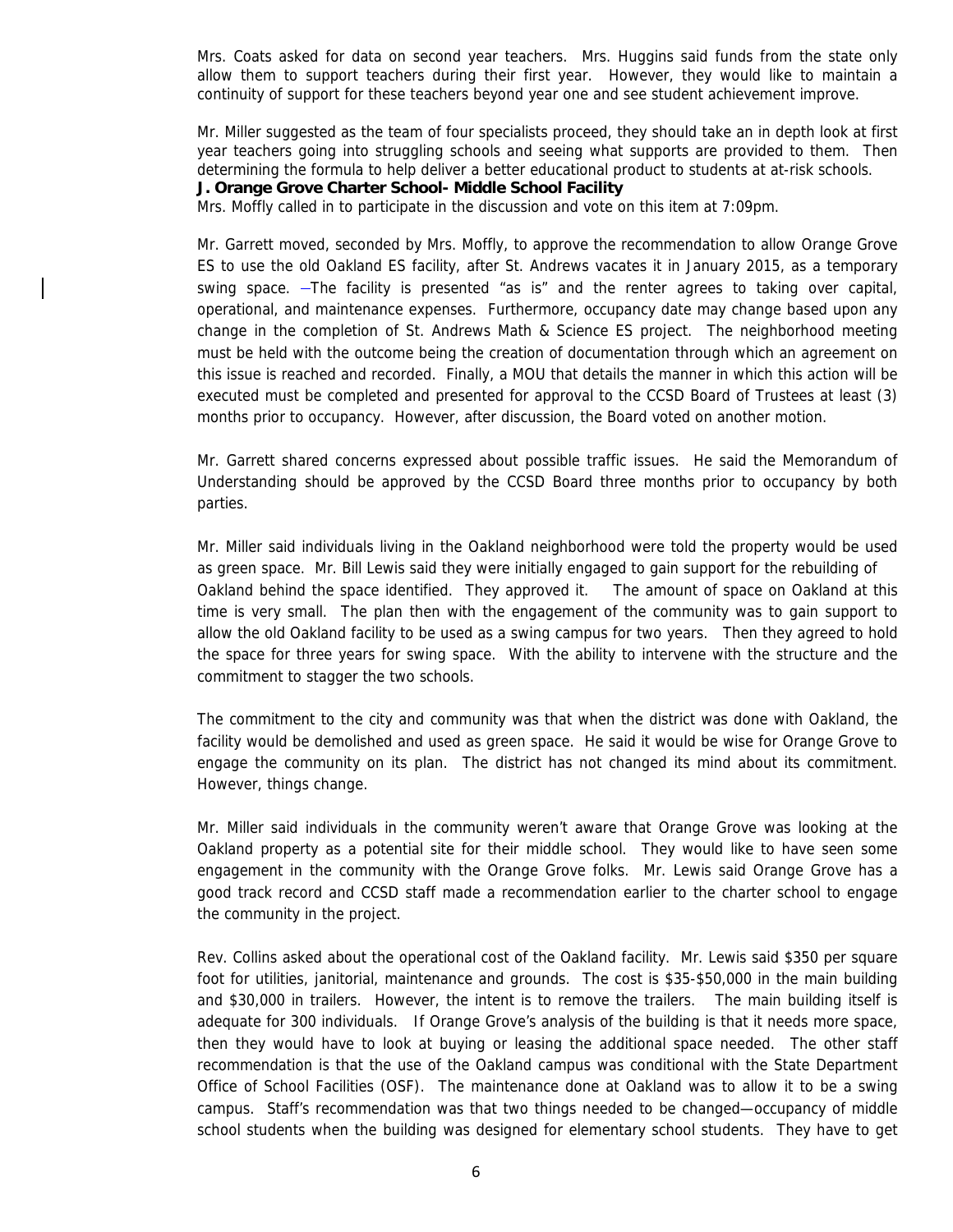OSF's approval on how to use an elementary school for middle school curriculum, i.e., they must request a waiver not to have a gym also they may need a waiver for not having space for chorus and band. Therefore, approval should be contingent upon them getting approval from OSF. Mr. Garrett said any associated cost would be the responsibility of the charter school.

Rev. Collins asked about the most recent construction work that was done in the building. Mr. Lewis said the most recent work done allows the district to use the facility for a short term. In five years large ticketed items such as the roof and HVAC replacements would be required within that timeframe. Currently, the facility is in better condition as a swing space than it was as an active school. Rev. Collins asked if the charter school cost would be less since they are doing their own work. Mr. Lewis said it was addressed by Mr. Garrett's recommendation. He said Mr. Clendaniel is familiar with the building and the system there is not complex. He spoke about the sprinkler system there, they must be careful about the work they do in the building and hire licensed professionals to do any work they have done in the facility. He suggested they hire a professional to assist them in the design. He said it is safe and students could get out quickly during a fire drill.

Mr. Ducker asked Mr. Clendaniel if the request is for five years. He confirmed and said five years or less. He said he didn't want to purchase the building because they would be required to bring it up to OSF codes to include sprinkler system and seismic upgrades.

Mrs. Coats asked about threshold as it relates to swing space. Mr. Lewis said he felt it is within the concept. However, he referred them to have that conversation directly with a licensed professional. He said the district is trying to be cooperative and wouldn't want anyone to think CCSD is setting standards but the state department. That's why he referred them to OSF. Also he said the state department is more flexible with charter schools than they are with public schools.

Dr. McGinley said the only member on the Board that was present five years ago was Rev. Collins when the Board emphasized the importance of community engagement. She said whatever the Board chooses to do, the district will cooperate. However, the district strongly recommends community engagement.

Mr. Ascue asked about the attendance zone. Mr. Clendaniel said they are a charter school. While they try to serve students in their area. He said when the trailers are moved, there would be play space. Mr. Ascue asked what the cost would be to bring it up to OSF standards. He said they would probably want to buy it after five years. Mr. Clendaniel said it would cost too much to bring it up to code because the facility was built in '60s. He said they will start with 120 students; 360 maximum. He couldn't purchase property and build it in a year and Oakland gives them the opportunity to open sooner. They used the McNair property and they were good tenants. He said there isn't a lot of property in the West Ashley area. He said it's a win-win for them. Also, he is certain the community would be fine with the proposal.

Mr. Miller said all problems could be solved with proper communication. The community is under the perception that the district isn't doing what it said it would do. He asked about the enrollment. Mr. Clendaniel said they were capped at 1100 for both levels. Mr. Miller asked what if OSF had concerns. Mr. Lewis said he had a conversation with Mr. Clendaniel about the Orange Grove parent that is a good architect. He spoke to them and advised them about the types of questions OSF will ask. Mr. Bill Lewis said CCSD is the most proactive district in the state of South Carolina with charter schools. Mr. Miller asked if the opening date was August 2015-16. Mr. Clendaniel confirmed. Mr. Lewis said the intent is to vacate the facility on time (June  $5<sup>th</sup>$ ), if the weather holds up.

Mrs. Coats asked Mr. Clendaniel why he didn't mention this request earlier when he came before the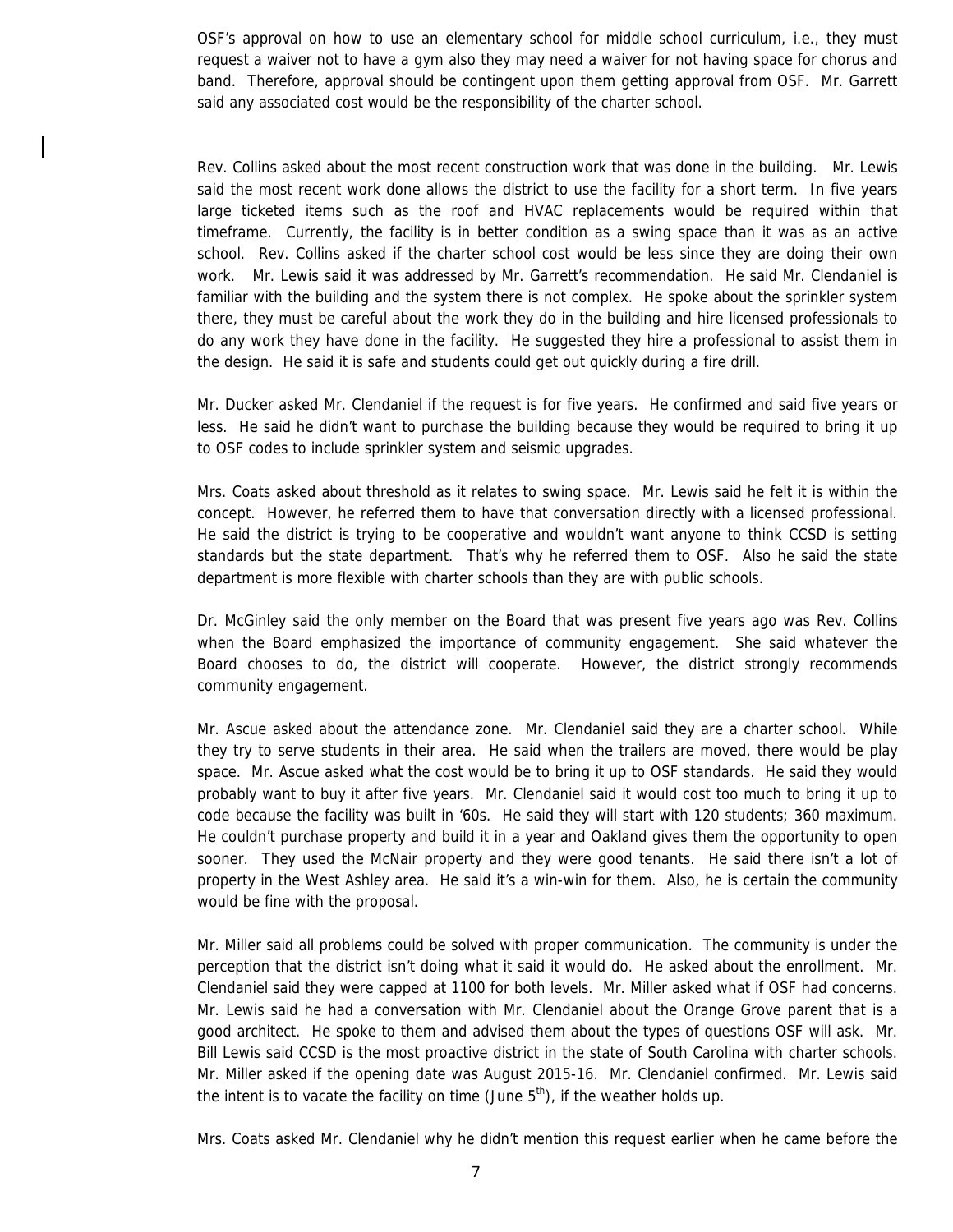Board 91 days ago. At that time he said they had a sound plan for the school and was ready to go. However, tonight he is saying that this is the only way they could get the school started in 2015-16. Mr. Clendaniel said he wanted to wait for approval of the middle school. He informed his parents that he wanted to start with fourth grade. However that may not happen. He said it's a great opportunity to get started with a building that is vacant and it would not cost the school district anything. Mrs. Coats asked about busing and the city code. Mr. Clendaniel said they own five buses that are not CCSD buses. Mrs. Coats asked if the district was okay with the traffic issues. Mr. Lewis said he didn't think it would be an obstacle.

Mrs. Coats said there is no timeframe on the recommendation. Mr. Garrett said it was discussed and he would include it in the motion.

Mr. Ducker said he was concerned about the community engagement. Also, he wants the proposed MOU before he goes to Oakland along with the OSF recommendation. Mr. Clendaniel said he could not go to OSF until it is approved. Also, he couldn't move in until it is cleared by OSF. Mr. Ducker said a few months ago, Mr. Clendaniel said he didn't need anything from the district to add the middle level. Mr. Ascue said he wanted to see the MOU beforehand. Mr. Garrett asked Mr. Emerson if the MOU for other charter schools could be used. Mr. Bill Lewis said they have a unique situation because they already have a MOU with the district. He suggested they amend that template. Mrs. Coats suggested the district request the MOU beforehand similar to the way it was done with the Meeting Street Group. Mrs. Coats said the motion was approved pending receipt of the operational plan.

Rev. Collins said he isn't concerned about the MOU. He suggested the motion be contingent upon receipt of the MOU within 30 days.

Mr. Miller said he would be willing help them with community engagement.

Mr. Garrett said the whole front area would open up when the trailers are moved. Then he said the existing MOU with the charter school could be amended to include the amount, not to exceed five years of occupancy.

Mr. Bobby said a MOU couldn't be done in 48 hours. However, an existing template or a hybrid of both could be used to develop a MOU by April.

Mr. Ducker, requested that this be tabled until March  $24<sup>th</sup>$ . Rev. Collins said he didn't want to table it because of the parents that have come out tonight in support of the recommendation. Mrs. Coats said she didn't want to be inconsistent with them when Meeting Street Academy was required to do something different.

Mr. Ascue asked the audience to restrain from outbursts. The Board Chair said they met in December when the motion was approved for the current 3<sup>rd</sup> graders for the 2016-17 SY. Mrs. Coats said that is was not on the paperwork. The Board Chair said they were offered the opportunity to go into Oakland much earlier. Mr. Miller asked how difficult would it be to develop the MOU and present it back to the Board as soon as possible. He said 30 days would not delay moving into the school for the 2016 SY.

Mr. Clendaniel said he has a March  $15<sup>th</sup>$  deadline for an offer on property. Also, the recommendation that came out of A&F was for the Board to approve it. He prefers seeing it move forward so he could make an offer on the proper by March 15<sup>th</sup>. He has after care going on at his school so parents could be at this meeting. He said the school is phenomenal and he has no problem presenting the MOU at a later time.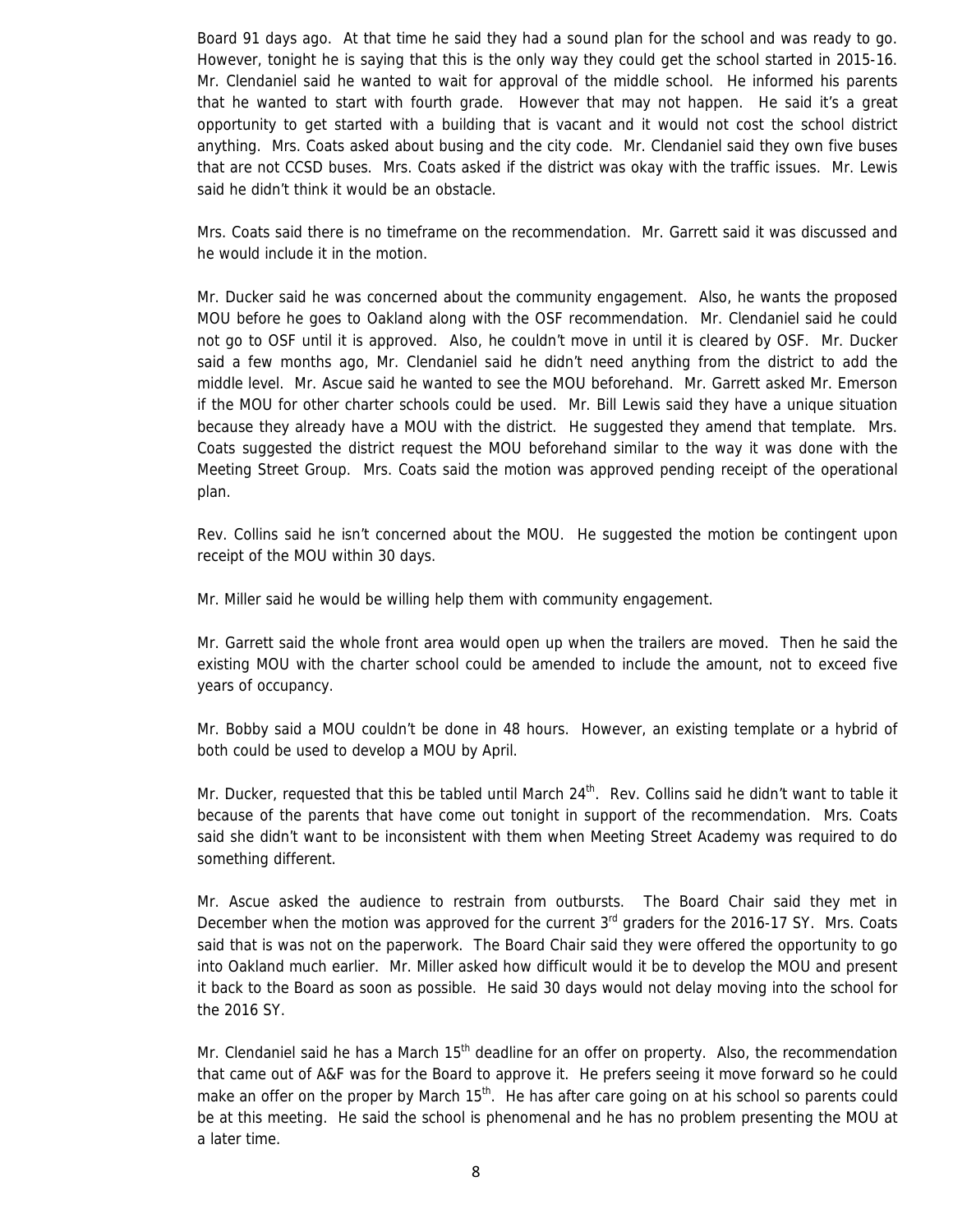Mr. Miller asked why he wouldn't be able to pursue purchase of property if the Board doesn't approve it. Mr. Clendaniel said it may be off the table if it is delayed. Mrs. Moffly said the Board approved the expansion of the Middle School earlier. Now, they are only asking to use a vacant facility.

Dr. McGinley said the MSG was a two-step model. If the Board uses the two step model preliminary approval could be granted contingent upon acceptance of the MOU, community engagement, and OSF approval.

Mrs. Moffly asked why community engagement was necessary when the folks in the West Ashley area had already indicated their dissatisfaction with middle schools. Mrs. Coats said community engagement was necessary because they were told earlier that the school would be torn down now it is being considered for use.

Mr. Garrett moved, seconded by Rev. Collins, to give Orange Grove Charter preliminary approval allowing them to occupy the Oakland facility contingent upon approval of a Memorandum of Understanding not to exceed a total of five years, satisfaction of community engagement, and a MOU delivered to the CCSD Board of Trustees within thirty days. The vote was 6-1 (Coats opposed).

Mrs. Moffly offered a second motion to approve the lease for Orange Grove ES. However, no one seconded the motion. Mr. Wiles requested the MOU be pulled all together since there is already an MOU in place. Mr. Ascue said since two other schools had a MOU and it is necessary to sort it out to ensure consistency purposes.

Mrs. Moffly hung up after voting on this is the only (8:13pm).

# **10.2: Policy Committee – Mr. Chris Fraser**

# **A. Policy Committee Update**

The Committee will provide information and receive input from Board members on the following: -Items that are currently before the committee that have not been brought forward to the Board; -Future topics the committee plans to bring forward; and -What is needed to move the item forward?

**B. First Reading - Policy JLCD – Assisting Students with Medications** 

Mr. Ducker moved, seconded by Mr. Ascue, to approve the first reading of Policy JLCD. The vote was 6-0. Rev. Collins did not vote on this item since he was out of room.

 **C. First Reading – Policy JFABCA – Voluntary Transfers for Children of CCSD Employees**  Mr. Ducker moved, seconded by Mr. Ascue, to approve the first reading of Policy JFABCA. The vote was 7-0.

# **D. First Reading – JFAB – Nonresident Students**

Mr. Ducker moved, seconded by Mr. Ascue, to approve the first reading of Policy JFAB. The vote was 6-1 (Collins opposed).

Mr. Miller asked about property owned by students. Mrs. Coats read the policy related to students owning property.

# **10.3: Strategic Education Committee – Mr. Michael Miller**

 **A. Strategic Education Committee Update**

The Committee will provide information and receive input from Board members on the following: -Items that are currently before the committee that have not been brought forward to the Board; -Future topics the committee plans to bring forward; and -What is needed to move the item forward?

# **XI. POTENTIAL CONSENT AGENDA ITEMS**

# **11.1: Release Information to Respond to Daniel Island Commission Questions**

Mr. Ducker moved, seconded by Mr. Ascue, to approve the amended document to remove the last paragraph under section five and release CCSD information in response of questions from the Daniel Island Commission. The vote was 6-1 (Collins opposed).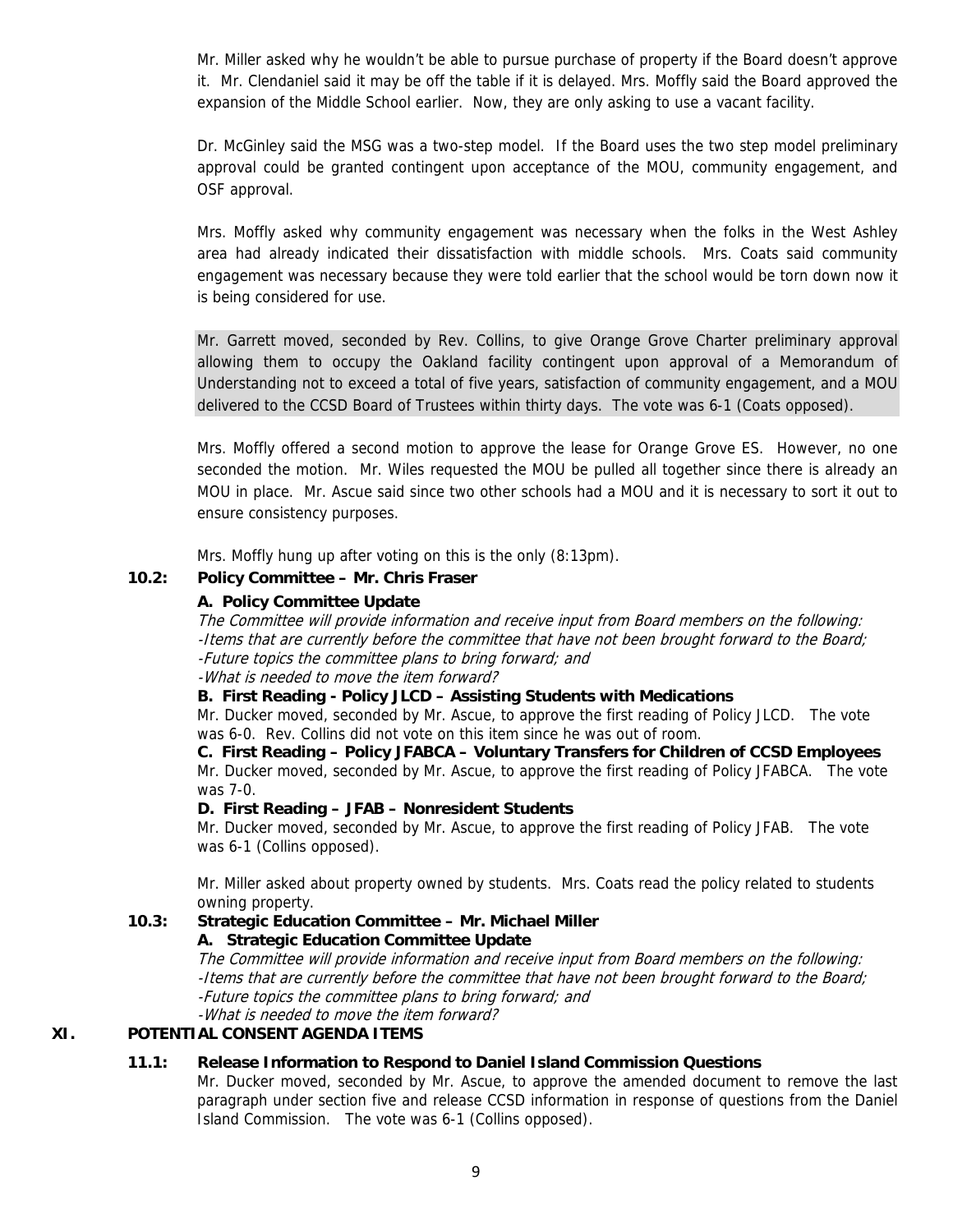Mr. Bobby responded to questions from Rev. Collins about the information requested. It's a simple response to a commission created by the Governor to deal with the pending situation. He didn't feel the questions from the Daniel Island Commission were binding, but just points of interests for individuals on both sides. He suggested the commission could be asked if the response was binding, in any way, between now and March 24. Mr. Ducker suggested the third paragraph of question five, be eliminated since it talks about sending Daniel Island students to Wando High. Mrs. Coats said those students should be sent to N. Charleston. Then she agreed that it was best to eliminate the entire paragraph. Mr. Ascue asked how the enrollment on Daniel Island would impact Wando High. Mr. Bobby said its only consideration of the high school program since K-8 is already served on Daniel Island and some students may opt to do something different based on things that are unknown at this time (neighboring district building a school). The high school population is very small based on the Census data. Mr. Bobby said a high school is being considered for the next building program. The high school population is not great in the census data.

Mr. Ascue asked Mr. Bobby to explain the levy of millage mentioned in the document. Mr. Bobby said the tax rates for the two districts are different. Berkeley County is significantly higher. No financial burden would occur on the CCSD side. The burden of having to pay for an existing building that no additional burden would be added to CCSD if current levies are used to cover the debt burden. He said it doesn't appear that the district would have to bear the burden of the property.

Rev. Collins said the answers to the questions must be answered carefully so it won't be a set up for the district.

#### **11.2: Middle School Transportation Adjustment**

Mrs. Coats moved, seconded by Mr. Ducker, to delay the Middle School Transportation adjustment and conduct a study to address the bell time across the district as soon as possible. The vote was 6- 1 (Ascue opposed).

Mr. Bobby said they are receiving information on transportation. In the meantime they met with Durham to accommodate the request to change the bell time for Middle Schools. He stripped away any barrier that would be a factor. He will have options to bring to the board to look at in the near future. He asked them to think out of the box and bring recommendations forward for consideration.

Mr. Ducker said his concern is they received letters from principals, teachers and parents. To say a study is going to be done is good. However, he wants a commitment from the Board that the problem would be fixed. Mrs. Coats said the Board had made it clear that the Board would solve this problem. She said it came from Mr. Fraser in a previous Audit & Finance meeting. Mr. Ducker said he wanted the Board's consensus that the CCSD Board would fix the problem.

Dr. McGinley said staff agrees with the urgency. However it may not be done as fast as the Board would like it to be.

#### **11.3: District 9 School and Community Task Force Recommendation**

Mr. Ascue moved, seconded by Mr. Miller, to approve District 9 School and Community Task Force's recommendation as it relates to Angel Oak ES and ensure that all future requests be consistent with what other partial magnets have received. Both equity and unique needs should be considered. The amount is \$126,000. The funding source is General Operating funds. The vote was 7-0.

Dr. McGinley said staff took issue about the recommendation because it exceeded what other partial magnets receive. After reviewing the list it was determined that there are inconsistencies. The short term solution is to give Angel Oak FTEs not to exceed two FTEs to enable them to have a full time Art and PE teachers.

However, the district has a long range plan to bring a recommendation to address equity issues in partial magnet schools.

#### **XII. NEW BUSINESS**

#### **12.1: Make Up Day**

Mr. Emerson said the Legislation to use up to five make up days, provided all make up days on the calendar have been used, has not been approved.

Mr. Ducker moved, seconded by Mr. Miller, to approve instruction on March 28<sup>th</sup> and postpone action on the other days in June. The vote was 7-0.